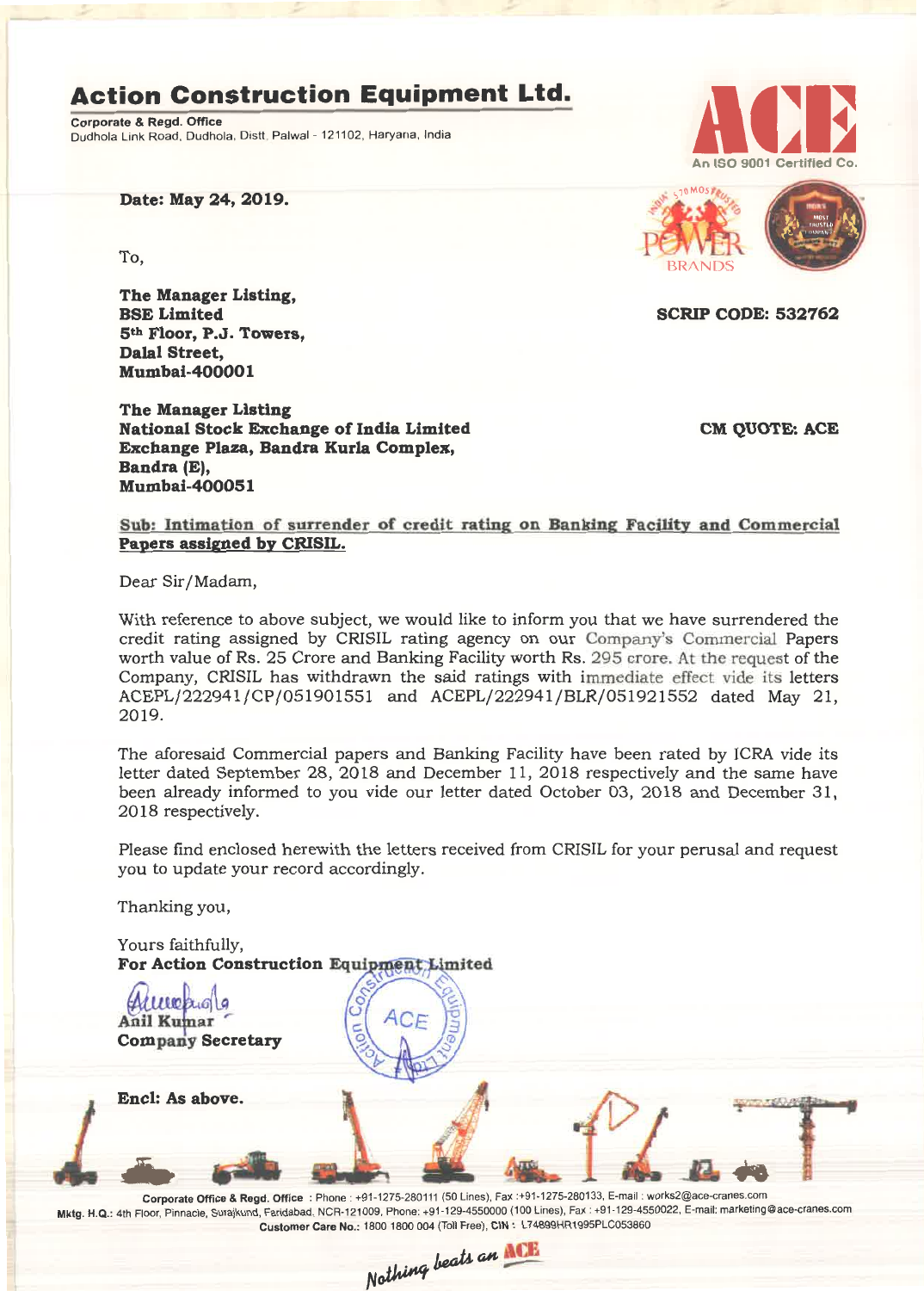

## **CONFIDENTIAL**

ACEPL/222941/CP/051901551 May 21, 2019

Mr. Rajan Luthra Chief Financial Officer Action Construction Equipment Limited Dudhola Link Road, Dudhola, Distt: Palwal Haryana 121 102 Tel:1275280111

Dear Mr. Rajan Luthra,

Re: Withdrawal of CRISIL Rating on the Rs.25 Crore Commercial Paper of Action Construction Equipment Limited

All ratings assigned by CRISIL are kept under continuous surveillance and review.

This is in relation to your letter dated April OS, 2019 requesting CRISIL to withdraw its outstanding rating on the captioned debt instrument of Action Construction Equipment Limited. CRISIL has, after due consideration, Reaffirmed and withdrawn its "CRISIL A1+" (pronounced as CRISIL A one plus rating) rating assigned to the captioned debt instrument, since the instrument has been fully redeemed.

Should you require any clarifications, please do not hesitate to get in touch with us.

With warm regards,

Yours sincerely,

Ojain

Nitesh Jain Director - CRISIL Ratings

- <u>... yer</u>  $\overline{\phantom{a}}$ (p. 1975)



Nivedita Shibu Associate Director - CRISIL Ratings

A CRISIL rating reflects CRISIL's current opinion on the likelihood of timely payment of the obligations under the rated instrument and does not constitute an audit of the rated entity by CRISIL, CRISIL ratings are based on information provided by the issuer or obtained *Oy CRISIL from sources* if *considers reliable. CRISIL does not guarantee the completeness* 01 *accuracy of the information on which the* rating is based. A CRISIL rating is not a recommendation to buy, sell, or hold the rated instrument; it does not comment on the market *price or suitability for* a *particular investor. All CRISIL ratings are under surveillance. CRISIL or its associates may have other commercial transactions with the company/entity. Ratings are revised as and when circumstances so warrant CRISIL is not responsible for any errors and especially states that it has no financial liability whatsoever* to *the subscribers / users / transmitters / distributors* of *this product CRISIL Ratings rating criteria are available without charge to the public on the CRISIL web site, www.crisil.com. For the latest rating information on any instrument of any company rated by CRISIL, please contact Customer Service Helpdesk* at *1800-267- 1301*

**CRISIL Limited** 

Corporate Identity Number: L67120MH1987PLC042363

CRISIL House, Central Avenue, Hiranandani Business Park, Powai, Mumbai - 400076. Phone: +91 22 3342 3000 | Fax: +91 22 4040 5800 www.crlail.com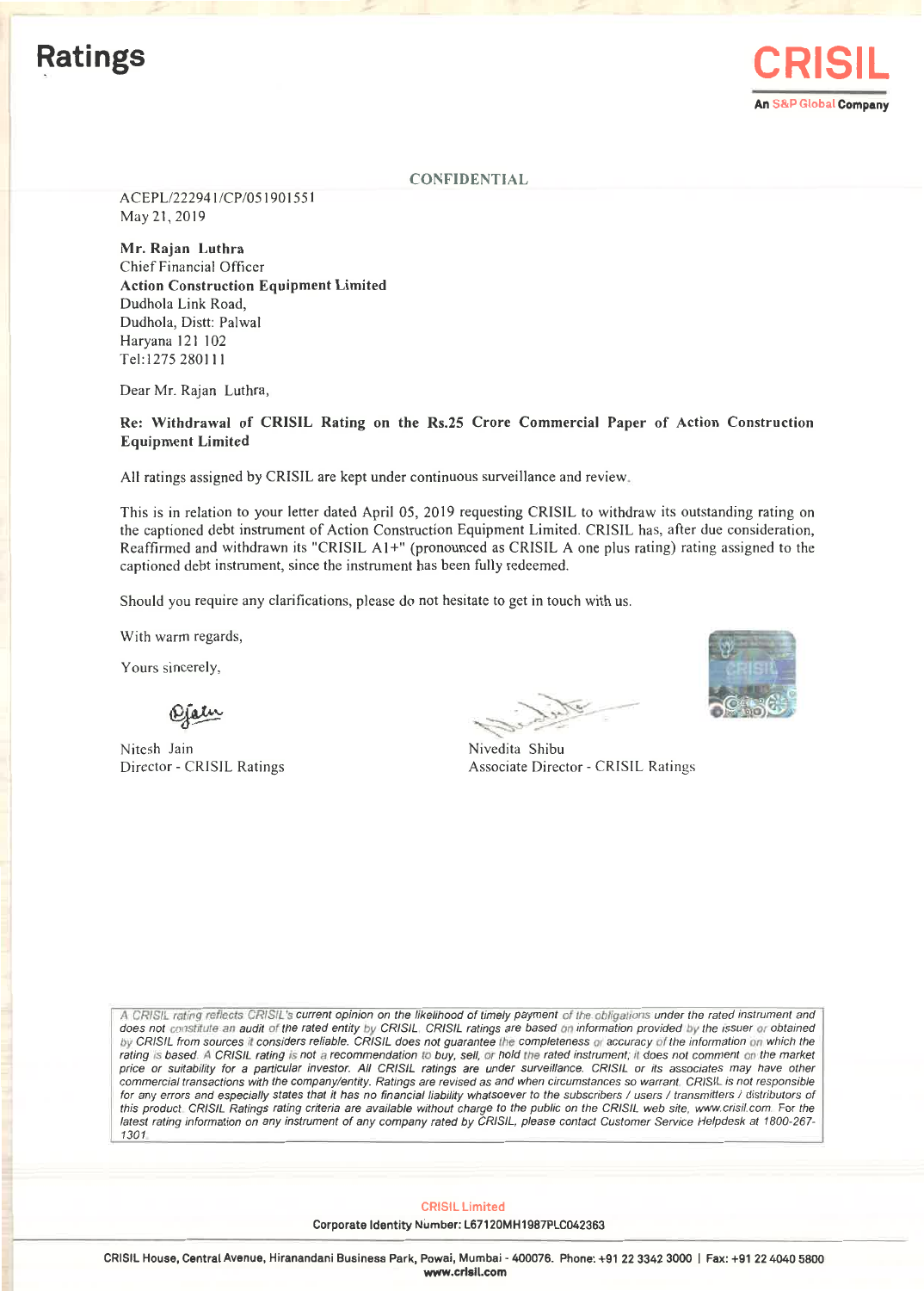

### **CONFIDENTIAL**

ACEPL/222941/BLR/051901552 May 21,2019

Mr. Rajan Luthra Chief Financial Officer Action Construction Equipment Limited Dudhola Link Road, Dudhola, Distt: Palwal Haryana 121 102 Tel: 1275280111

Dear Mr. Rajan Luthra,

### Re: Withdrawal of CRISIL Ratings on the bank facilities of Action Construction Equipment Limited

All ratings assigned by CRISIL are kept under continuous surveillance and review.

This is in relation to your communication dated April 05, 2019 requesting CR1SlL to withdraw the outstanding rating on the captioned Bank Loan facilities.

CRISIL has, after due consideration, withdrawn the ratings assigned to the captioned Bank Loan facility. The details of these facilities are given below.

| <b>Total Bank Loan Facilities Rated</b> | Rs.295 Crore                                       |  |
|-----------------------------------------|----------------------------------------------------|--|
| Long-Term Rating                        | CRISIL A+/Stable (Rating Reaffirmed and Withdrawn) |  |
| Short-Term Rating                       | CRISIL A1+ (Rating Reaffirmed and Withdrawn)       |  |
|                                         |                                                    |  |

*(Bank-wise details as per Annexure 1)*

Should you require any clarifications, please feel free to get in touch with us.

With warm regards,

Yours sincerely,

Ojalu

Nitesh Jain Director - CRlSlL Ratings

~~~~~

Nivedita Shibu Associate Director - CRlSlL Ratings

A *CRISIL rating reflects CRISIL's current opinion on the IlkellhorxJ of timely payment of the obligations under the rated instrument and does not constitute an audit of the rated entity by CRISIL. CRISIL ratings are based on information provided by the issuer or obtained by CRISIL from sources it considers reliable. CRISIL does not guarantee the completeness* or *accuracy of the information on which the rating* is *based.* A *CRISIL rating* is *not* a *recommendation to buy, sell, or hold the rated instrument; it does not comment on the market price or suitability for* a *particular investor. All CRISIL ratings are under surveillance, CRISIL or its associates may have other commercial transactions with the company/entity. Ratings are revised* as *and when circumstances so warrant CRISIL is not responsible for any errors and especially states that it has no financial liability whatsoever to the subscribers / users / transmitters / distributors of this product CRISIL Ratings rating criteria are available without charge to the public on the CRISIL web site, www.crisilcom. For the latest rating information on any instrument of any company rated by CRISIL, please contact Customer Service Helpdesk at 1800-267- 1301.*

CRISIL Limited

Corporate Identity Number: L67120MH1987PLC042363

CRISIL House, Central Avenue, Hiranandani Business Park, Powai, Mumbai - 400076. Phone: +91 2233423000 I Fax: +91 2240405800 www.crlslLcom